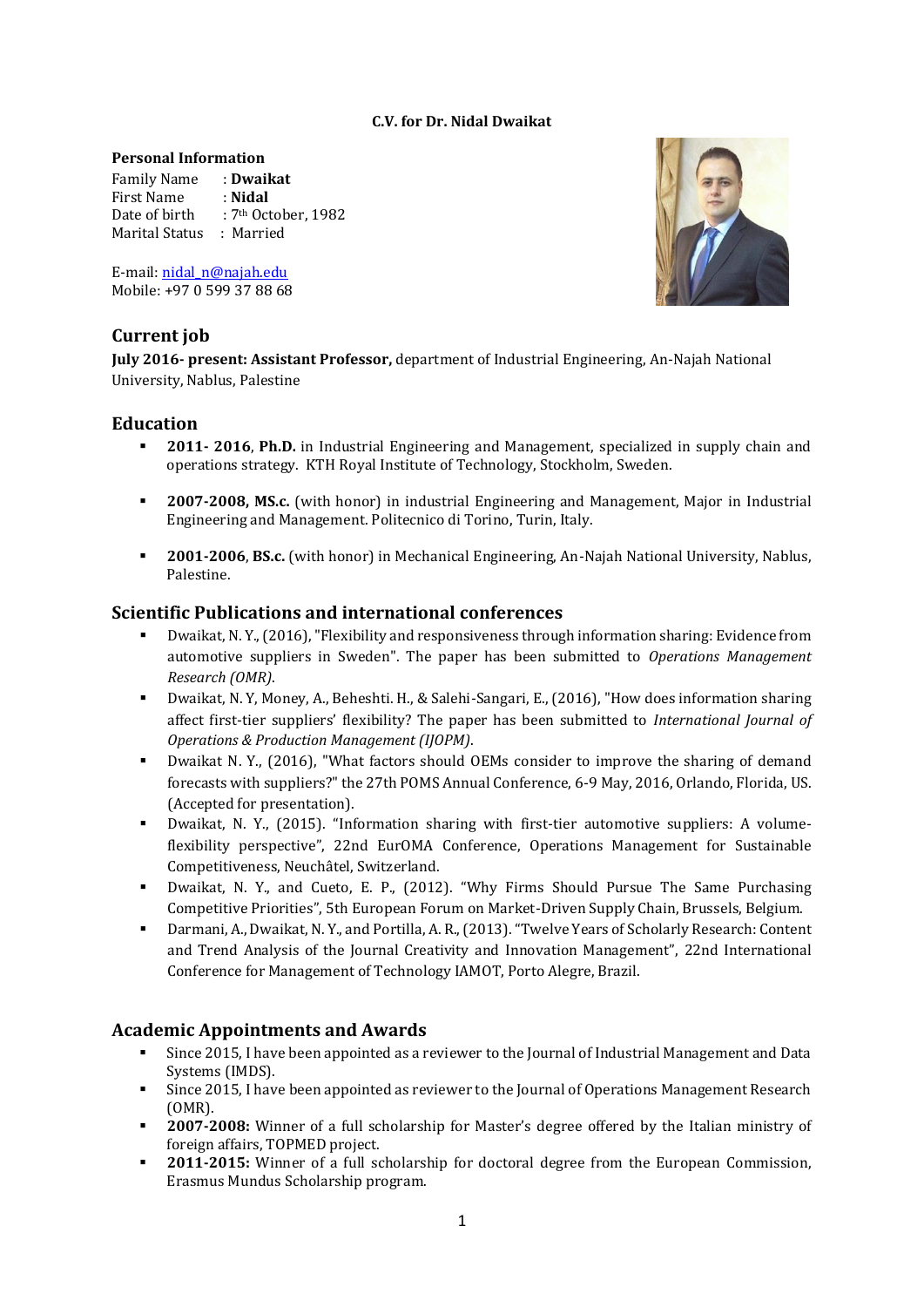# **Teaching Experience**

In addition to supervising thesis students at Master and Bachelor levels, I have taught several courses:

- **February 2015- July 2015,** Luleå University of Technology, Sweden. I teach the following courses for graduate students:
	- Advanced marketing management
	- Supply chain management
	- Negotiations management and sales call
	- **Business strategy**
- **August 2015 – April 2016:** KTH Royal Institute of Technology, Stockholm, Sweden, School of Industrial Engineering and Management. I taught the following courses in Fall 2015 and Spring 2016:
	- Industrial Marketing
	- Advanced Marketing
	- **Supply chain Management**
	- **Strategic Management**
- **August 2008 – September 2011**: Faculty Member, Full-time lecturer at Industrial Engineering Department, An-Najah National University, Nablus, Palestine. I taught the following undergraduate-level courses over four years:
	- [Project Management and Network Analysis](http://staff.najah.edu/nidaln/course/project-management-and-network-analysis)
	- [Statistical Quality Control](http://staff.najah.edu/nidaln/course/statistical-quality-control)
	- [Production Planning and Control](http://staff.najah.edu/nidaln/course/production-planning-and-control)
	- **[Total Quality Management](http://staff.najah.edu/nidaln/course/total-quality-management)**
	- **•** [Decisions Analysis](http://staff.najah.edu/nidaln/course/decisions-analysis)
	- **•** [Operations Research](http://staff.najah.edu/nidaln/course/operations-research)
	- **[Engineering Management & Economy](http://staff.najah.edu/nidaln/course/engineering-management-economy)**
	- [Computational Methods and applications](http://staff.najah.edu/nidaln/course/computational-methods-and-applications)

## **Pedagogical courses**

- Teaching and Communication in Higher Education. KTH Royal Institute of Technology, 2015
- Modern Teaching Methods, An-Najah National University, Palestine, 2009

## **Professional Experience**

 **May 2010– September 2011** *Business Development Manager at PADICO Industrial Co. Ltd, Nablus, and Palestine.* Job role: I was responsible for the following job roles: managing the business development department, prepare contracts & tender documents, prepare feasibility studies for new products, quality assurance and control, managing and coordinating all projects, monitoring the performance of subsidiaries, and participating in formulating the company general policy, strategies and protocols.

## **Consultancy Projects**

- **2012-2013,** appointed as strategy expert for developing the national strategy for Supporting and Promoting Palestinian Products, in collaboration with MC International Ltd and Ministry of National Economy.
- **2010-2011**, appointed as strategy expert for developing the National strategy for regulation of production, storage, and distribution pharmaceutical products, in collaboration with PalMEC Consultants and Ministry of Health.